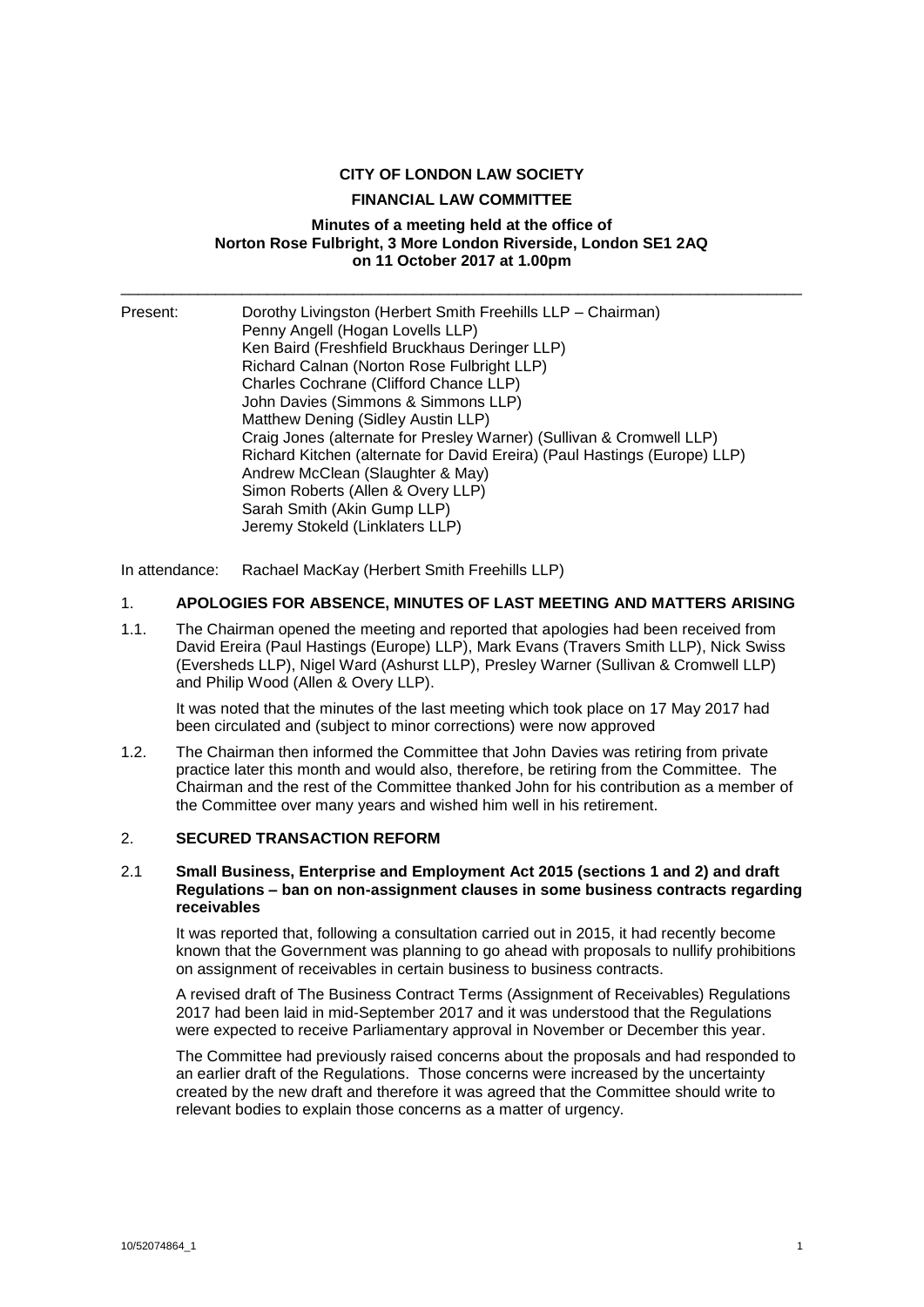A draft submission (which had been prepared for this purpose and which had previously been circulated) was approved (subject to one amendment) and would be sent to relevant bodies as soon as possible.

### 2.2 **European Commission Consultation (April 2017): Effects of assignment of claims on third parties**

It was noted that this consultation of the European Commission was potentially very wide in scope. In particular, it was noted that the outcome of the consultation could result in changes being made to Article 14 (Voluntary assignment and contractual subrogation) of the Rome 1 Regulation (regarding the law applicable to contractual obligations).

The Committee was reminded that it had sent a response to this consultation on 29 June 2017 and would keep watch on further developments.

#### 2.3 **Goods Mortgages Bill – proposed replacement of Bills of Sale with Goods Mortgages**

It was reported that following earlier consultations and a draft bill, a revised version of a draft Goods Mortgages Bill had been issued by the Law Commission on 22 September, together with an update report.

Also the Treasury had issued a short targeted consultation which was due to end on 13 October which set out the government's proposals on registration of goods mortgages and asked stakeholders about their support for the aims of the Bill and its suitability for the Law Commission's special Parliamentary procedure for uncontroversial bills.

The Committee continued to be of the view that whilst reform in this area of law would be useful, it is not pressing. Furthermore, the Committee did not support the approach set out in the Bill and did not agree that the Bill would be suitable for the special Parliamentary procedure. The main concerns are that:

- It will encourage secured consumer debt of a type which the UK has not experienced in the last 100 years, but there has been little consultation on the likely effects. The social repercussions of allowing non-monetary obligations to be secured has not been the subject of adequate consideration;
- It will create a registration system where the costs of the system outweigh the benefits;
- It impinges on consumer rights and does not interact well with existing bankruptcy legislation.

The Committee would therefore respond to the consultation in the form of a draft letter previously circulated before the deadline of 13 October.

### 2.4 **CLLS Secured Transactions Law Reform/Code**

Nothing to report.

# 3. **LIBOR – POSSIBLE PLANNED END FOR END OF 2021**

It was noted that Andrew Bailey (Chief Executive of the FCA) had delivered a speech on 27 July which explained that the absence of active underlying markets raises serious questions about the sustainability of LIBOR and announced that, from the end of 2021, the FCA would no longer use its powers to persuade or compel panel banks to make submissions to LIBOR.

In view of the impact which any change to or discontinuance of LIBOR would have on the syndicated loan markets, the Committee had already set up a working party, chaired by Charles Cochrane, to consider, when market thinking has developed further, legal issues which may arise as a result.

The LMA's response to the Bank of England's White Paper (dated 29 September 2017) was also noted.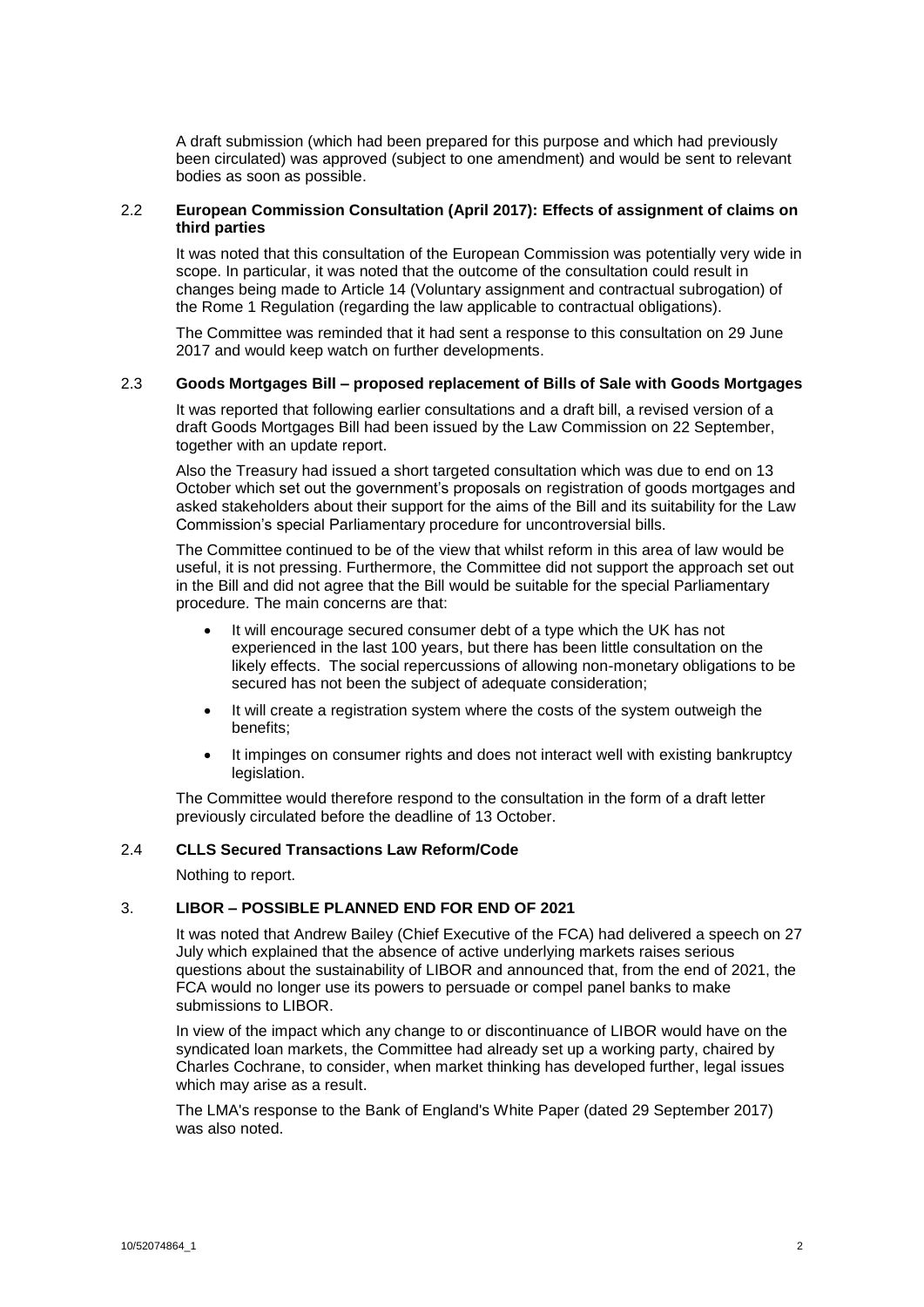### 4. **INTRAGROUP GUARANTEES, INTRAGROUP LOANS AND ICAEW AND ICAS GUIDANCE ON DISTRIBUTIONS**

The Committee was reminded that the Institute of Chartered Accountants in England and Wales (**"ICAEW"**) and the Institute of Chartered Accountants of Scotland had published an updated version of their Guidance on Realised and Distributable Profits under the Companies Act 2006 (Tech 02/17BL) in April 2017.

The Guidance contains new commentary on intragroup transactions. Sections 9.45 – 9.68 consider what intragroup transactions might involve a distribution and include a statement that "*a distribution can also arise from a subsidiary guaranteeing a liability of its parent or fellow subsidiary if the subsidiary does not receive a fee at market rates*".

A meeting of representatives of the ICAEW, the joint working party of this Committee and the CLLS and Law Society Company Law Committees, and Martin Moore QC had taken place on 20 June 2017, following which the work of the CLLS joint working party was ongoing.

# 5. **CONSULTATION ON ISDA MASTER AGREEMENT JURISDICTION PROVISIONS**

It was noted that in August, ISDA had published a consultation on the jurisdiction provisions in the ISDA master agreement, which had now ended. The consultation concerned private international law issues and the Committee had not responded.

## 6. **CALL FOR EVIDENCE ON GOVERNMENT PROPOSALS FOR A NEW REGISTER OF BENEFICIAL OWNERS OF OVERSEAS COMPANIES WHICH OWN UK PROPERTY OR PARTICIPATE IN UK GOVERNMENT PROCUREMENT**

Nothing to report. The Committee would keep a watching brief on developments.

# 7. **E-SIGNATURES AND EXECUTION OF DOCUMENTS**

The Committee was reminded that, following a change in law in July 2016 pursuant to the EiDAS Regulation and the UK's Electronic Identification and Trust Services for Electronic Transactions Regulations 2016, the Joint Working Party Guidance note on electronic signatures had been issued on 25 July 2016.

It was further noted that the FMLC were active in this area and considering execution of documents generally.

It was felt that further consideration by this Committee of legal issues arising from electronic signatures and execution of documents generally was likely in the future and that the Committee should keep a watching brief on developments.

### 8. **COMPETITION**

### 8.1 **European Commission Management Plan 2017 and FCA Round-Up – syndicated lending**

The Committee was reminded of the European Commission Management Plan 2017 and the FCA Round-up (February 2017) which both referred to a possible study on potential competition issues in loan syndication. It was understood that the Commission was appointing consultants to assist with their study. Information requests to market participants should be expected.

# 9. **FINANCIAL STABILITY: EU BANK RECOVERY AND RESOLUTION DIRECTIVE ("BRRD"), ARTICLE 55 – CONTRACTUAL RECOGNITION OF BAIL-IN**

### 9.1 **Resolvability of Too Big to Fail Financial Institutions – BRRD Proposed Moratoria**

It was reported that the European Commission had recently consulted on proposals for harmonisation of the BRRD moratorium tool. The Committee had decided to support ISDA's submissions, advocating either banning this tool or curtailing its use to no more than a few days (less than five) in total for all phases of resolution. The Chairman reported